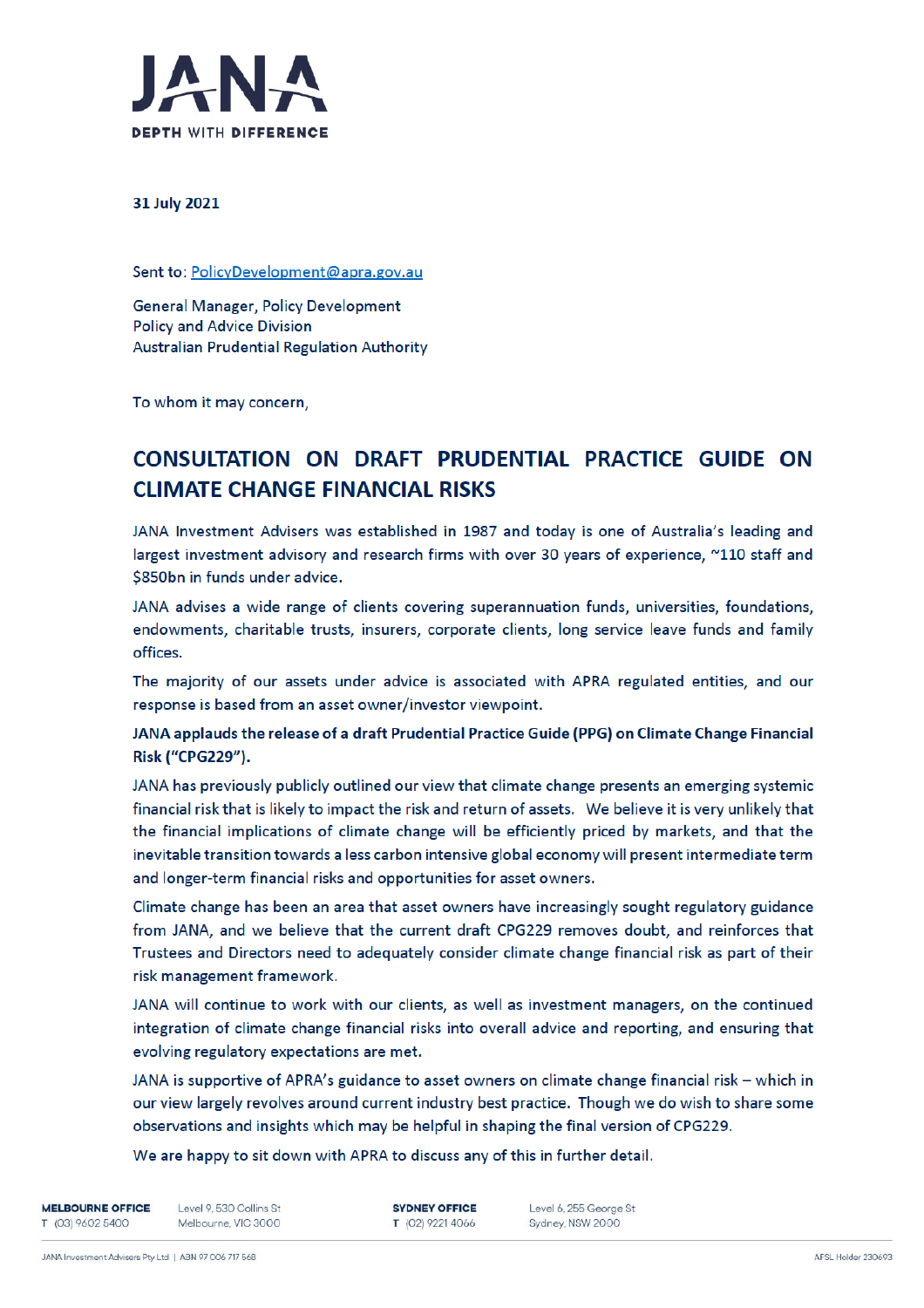The following are some observations and comments we wish to share:

- Overall approach
	- o Practically we would anticipate many asset owners would look to replicate everything outlined, despite there being clear guidance that en*tities will retain the flexibility to configure their approaches to climate risk management in a manner best suited to their particular risk profile and business model and not all of the guidance will be relevant to all entities.*
	- o Hence one of the key questions we would seek guidance on is around how APRA expects asset owners to determine what approach is best suited to them. In our observations, the risks around climate change are quite different depending on the type of APRA-regulated institution – e.g. domestic bank largely exposed to Australia, and an investor with a global portfolio.
	- $\circ$  We would be happy to assist APRA is providing additional guidance as to what may be best practice and relevant for different cohorts of regulated entities.
- Governance & Risk Management Pillars
	- $\circ$  JANA is of the view that this removes any remaining doubt for asset owners that climate change is a key risk that requires board oversight.
	- o The phrase 'should be managed within an institution's overall business strategy and risk appetite' does provide comfort that it should be integrated into existing (and potentially updated) frameworks rather than sitting separately.
	- $\circ$  Whilst this is positive and provides asset owners with flexibility, the challenge could be that there remains a high degree of variability as to how this risk is considered.
	- $\circ$  Hence the key point, in our view, for asset owners is that they will need to be able to 'evidence its ongoing oversight'.
	- o There are three key conclusions in our view:
		- 1. Make sure climate change financial risks are appropriately integrated into processes and documentation via an appropriate risk management framework;
		- 2. Ensuring roles, responsibilities and accountabilities are clearly documented, and aligned to the organisations risk management framework, will be critical; and
		- 3. Be able to demonstrate and disclose adequate consideration of this risk, including interactions amongst all other risks.
	- o The above is likely to further increase reporting and disclosure requirements across the investment value chain.
	- $\circ$  This will impact all levels of the investment value chain companies, investment managers, advisors/consultants and investment teams – in order for the requisite information to be able to provided to trustees/directors and to give them comfort.
	- o Understanding how to manage and synthesise more information will be something that needs to be worked through.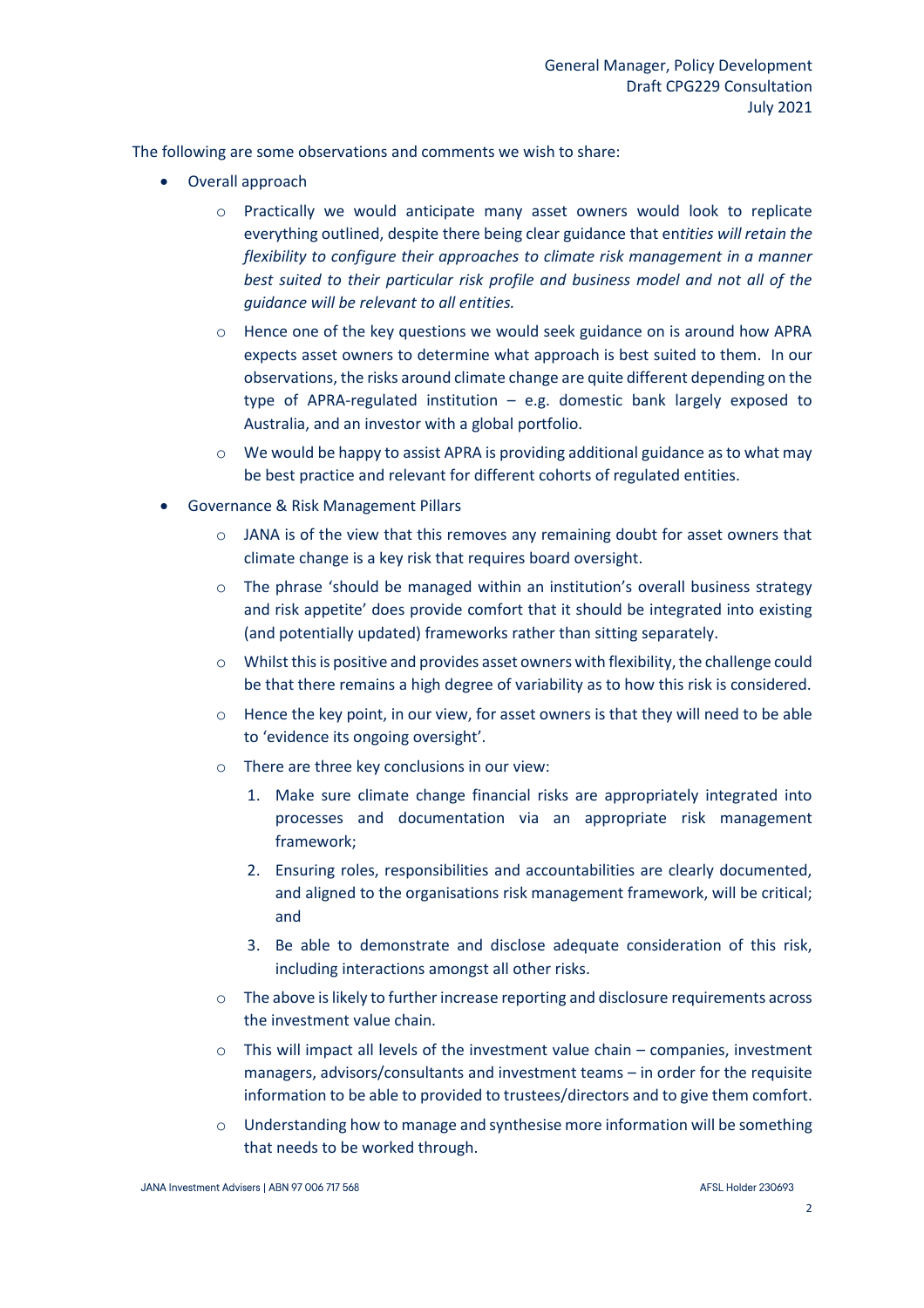- Scenario Analysis Pillar
	- o From a bottom up perspective the impact of climate change will differ across individual assets and companies, and regions, and therefore any analysis would be asset specific. Though for asset owners that are global investors, top down modelling is critical.
	- o JANA fully supports the use of scenario analysis as we use with our clients. Whilst CPG229 has provided guidance on the scenarios at the high level, it also notes that this is an emerging field. From our research it is clear that there is no standard view as to the impact of these scenarios on key economic metrics, let alone investment outcomes. Hence staying abreast of developments, from a modelling perspective, science perspective and policy perspective, will be critical over time.
	- $\circ$  Additionally, the current industry mixed approach to scenario analysis presents an apples and oranges issue. We do believe it would be far better, over time, if there were consistent scenarios and metrics used, which in turn could help the regulator understand which entities may be more or less exposed to certain scenarios.
	- o JANA is willing to work with APRA to understand whether the JANA macroeconomic scenario analysis could be utilised by APRA, to assist with achieving this like-for-like comparison.
- Disclosure Pillar
	- $\circ$  Transparency and disclosure requirements will continue to increase with APRA clearly stating that the lack of certainty around future impacts is not a reason to avoid disclosure.
	- o In JANA's view, the above reinforces the trajectory of the current trend and industry best practice.
- Other topics to consider
	- o A number of APRA-regulated entities, including many institutions that would typically be viewed as leaders in climate change risk management, have made a net zero commitment. It could be useful for APRA to provide clarity on its view of these commitments in the context of CPG229.

Head of Responsible Investment **Head of Sustainability** Head of Sustainability